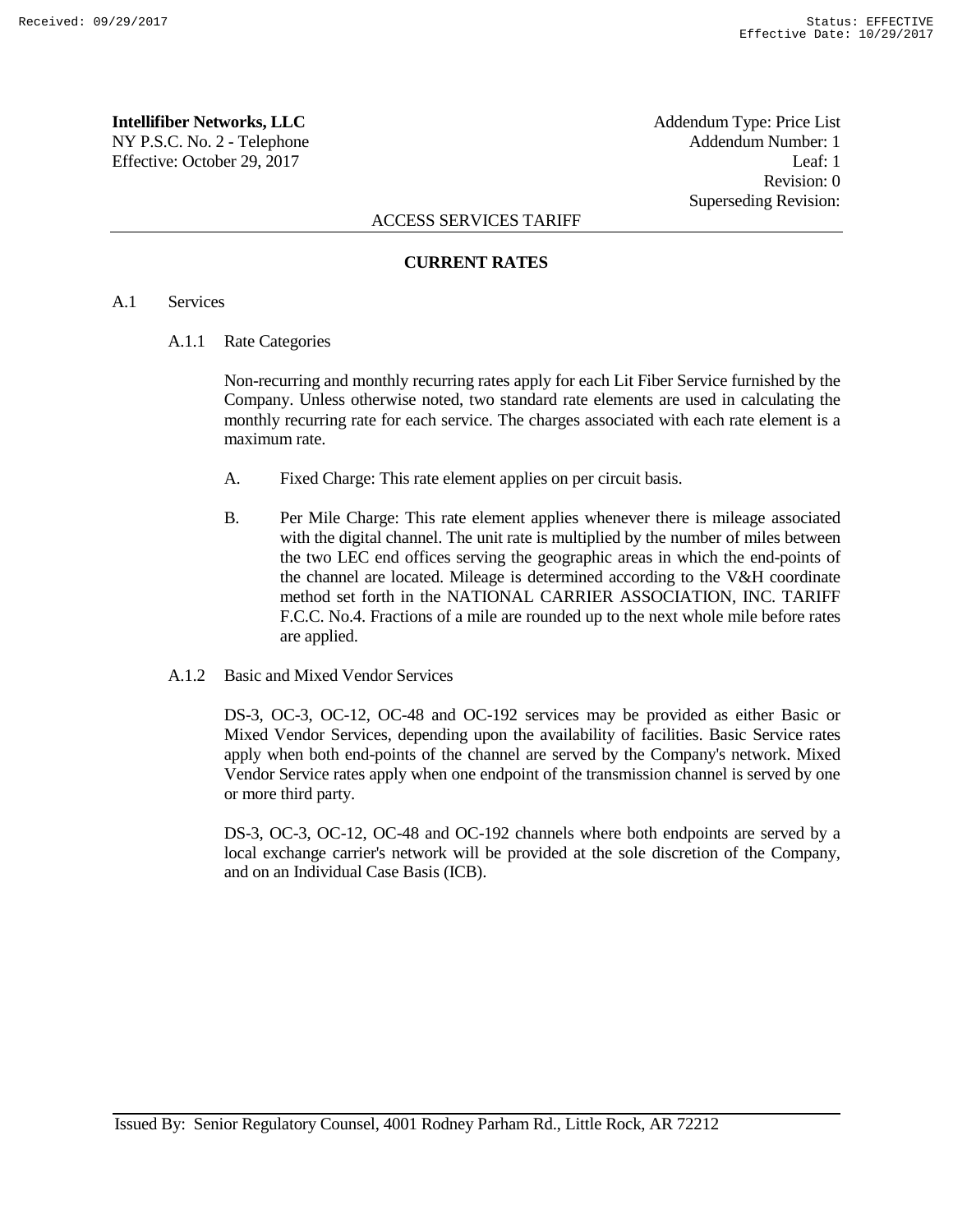Effective: October 29, 2017 Leaf: 2

**Intellifiber Networks, LLC** Addendum Type: Price List NY P.S.C. No. 2 - Telephone Addendum Number: 1 Revision: 0 Superseding Revision:

# ACCESS SERVICES TARIFF

# **CURRENT RATES, (Cont'd.)**

A.1 Services, (Cont'd.)

A.1.3 Intra/InterLATA Private Line Service

| A.        | DS-3 Service     |                  | <b>Monthly Fixed Charge</b> | Per Mile   |                        |  |
|-----------|------------------|------------------|-----------------------------|------------|------------------------|--|
|           | 1.               | <b>IntraLATA</b> | <b>ICB</b>                  |            | <b>ICB</b>             |  |
|           | 2.               | <b>IntraLATA</b> | <b>ICB</b>                  |            | <b>ICB</b>             |  |
| <b>B.</b> | OC-3 Service     |                  | <b>Monthly Fixed Charge</b> |            |                        |  |
|           | 1.               | <b>IntraLATA</b> | <b>ICB</b>                  | <b>ICB</b> | Per Mile<br><b>ICB</b> |  |
|           | $\overline{2}$ . | <b>IntraLATA</b> | <b>ICB</b>                  | <b>ICB</b> | <b>ICB</b>             |  |
| C.        |                  | OC-12 Service    | <b>Monthly Fixed Charge</b> | Per Mile   |                        |  |
|           | 1.               | <b>IntraLATA</b> | <b>ICB</b>                  | <b>ICB</b> | <b>ICB</b>             |  |
|           | 2.               | <b>IntraLATA</b> | <b>ICB</b>                  | <b>ICB</b> | <b>ICB</b>             |  |
| D.        |                  | OC-48 Service    | <b>Monthly Fixed Charge</b> | Per Mile   |                        |  |
|           | $\mathbf{1}$ .   | <b>IntraLATA</b> | <b>ICB</b>                  | <b>ICB</b> | <b>ICB</b>             |  |
|           | 2.               | <b>IntraLATA</b> | <b>ICB</b>                  | <b>ICB</b> | <b>ICB</b>             |  |
| Е.        |                  | OC-192 Service   | <b>Monthly Fixed Charge</b> | Per Mile   |                        |  |
|           | 1.               | <b>IntraLATA</b> | <b>ICB</b>                  | <b>ICB</b> | <b>ICB</b>             |  |
|           | 2.               | <b>IntraLATA</b> | <b>ICB</b>                  | <b>ICB</b> | <b>ICB</b>             |  |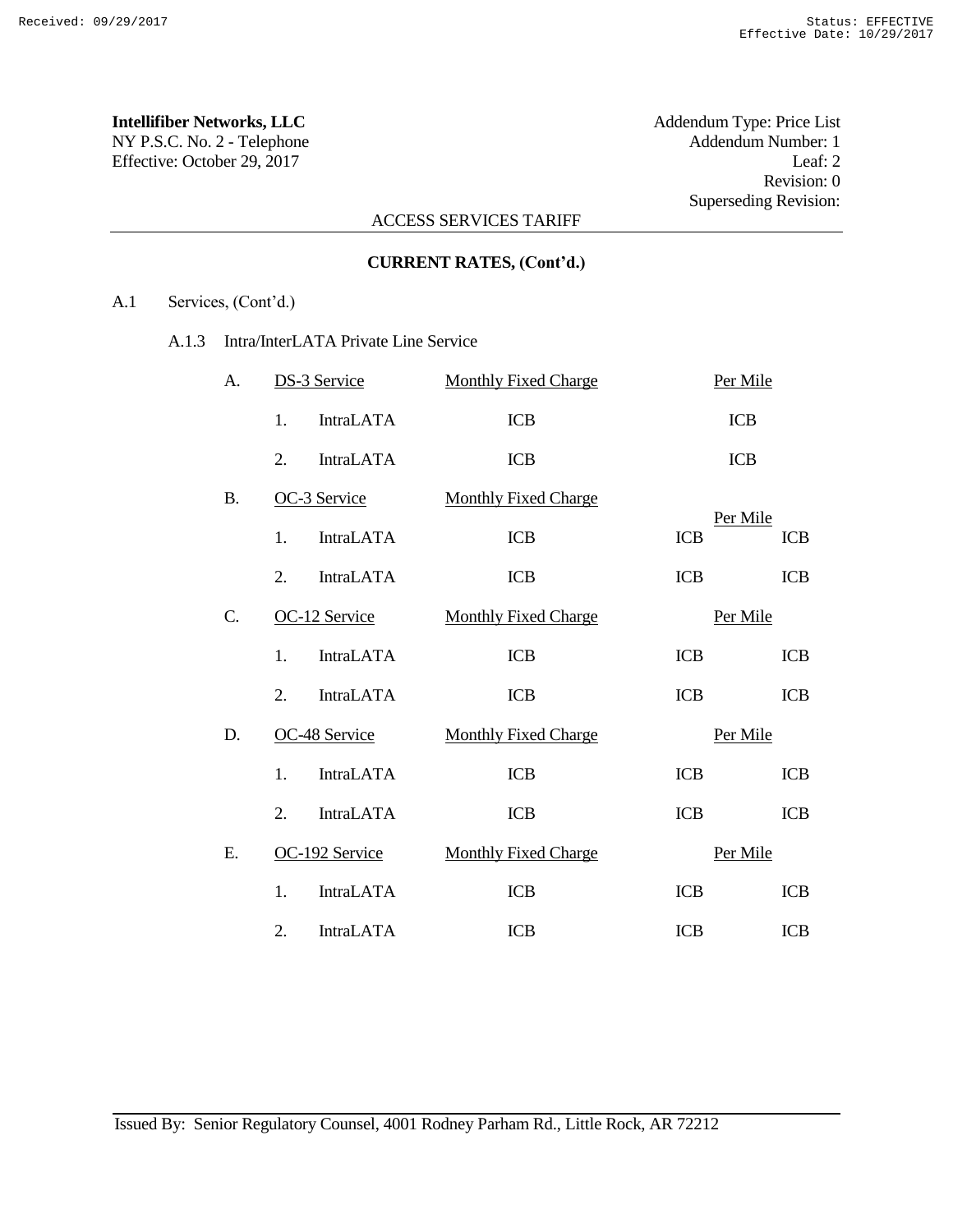# **Intellifiber Networks, LLC** Addendum Type: Price List

Effective: October 29, 2017 Leaf: 3

NY P.S.C. No. 2 - Telephone Addendum Number: 1 Revision: 0 Superseding Revision:

# ACCESS SERVICES TARIFF

| <b>CURRENT RATES, (Cont'd.)</b> |  |  |
|---------------------------------|--|--|
|---------------------------------|--|--|

A.1 Services, (Cont'd.)

A.1.4 Lit Fiber Service

| А.        | <b>DS-3 Service</b>                  | <b>Monthly Fixed Charge</b><br>Per Mile |            |            |
|-----------|--------------------------------------|-----------------------------------------|------------|------------|
|           | <b>IntraLATA</b><br>1.               | <b>ICB</b>                              | <b>ICB</b> |            |
|           | <b>IntraLATA</b><br>2.               | <b>ICB</b>                              | <b>ICB</b> |            |
| <b>B.</b> | OC-3 Service                         | <b>Monthly Fixed Charge</b>             | Per Mile   |            |
|           | <b>IntraLATA</b><br>1.               | <b>ICB</b>                              | <b>ICB</b> | <b>ICB</b> |
|           | <b>IntraLATA</b><br>2.               | <b>ICB</b>                              | <b>ICB</b> | <b>ICB</b> |
| C.        | OC-12 Service                        | <b>Monthly Fixed Charge</b>             | Per Mile   |            |
|           | <b>IntraLATA</b><br>1.               | <b>ICB</b>                              | <b>ICB</b> | <b>ICB</b> |
|           | $\overline{2}$ .<br><b>IntraLATA</b> | <b>ICB</b>                              | <b>ICB</b> | <b>ICB</b> |
| D.        | OC-48 Service                        | <b>Monthly Fixed Charge</b>             | Per Mile   |            |
|           | <b>IntraLATA</b><br>1.               | <b>ICB</b>                              | <b>ICB</b> | <b>ICB</b> |
|           | <b>IntraLATA</b><br>2.               | <b>ICB</b>                              | <b>ICB</b> | ICB        |
| Е.        | OC-192 Service                       | <b>Monthly Fixed Charge</b>             | Per Mile   |            |
|           | 1.<br><b>IntraLATA</b>               | <b>ICB</b>                              | <b>ICB</b> | <b>ICB</b> |
|           | <b>IntraLATA</b><br>2.               | <b>ICB</b>                              | <b>ICB</b> | <b>ICB</b> |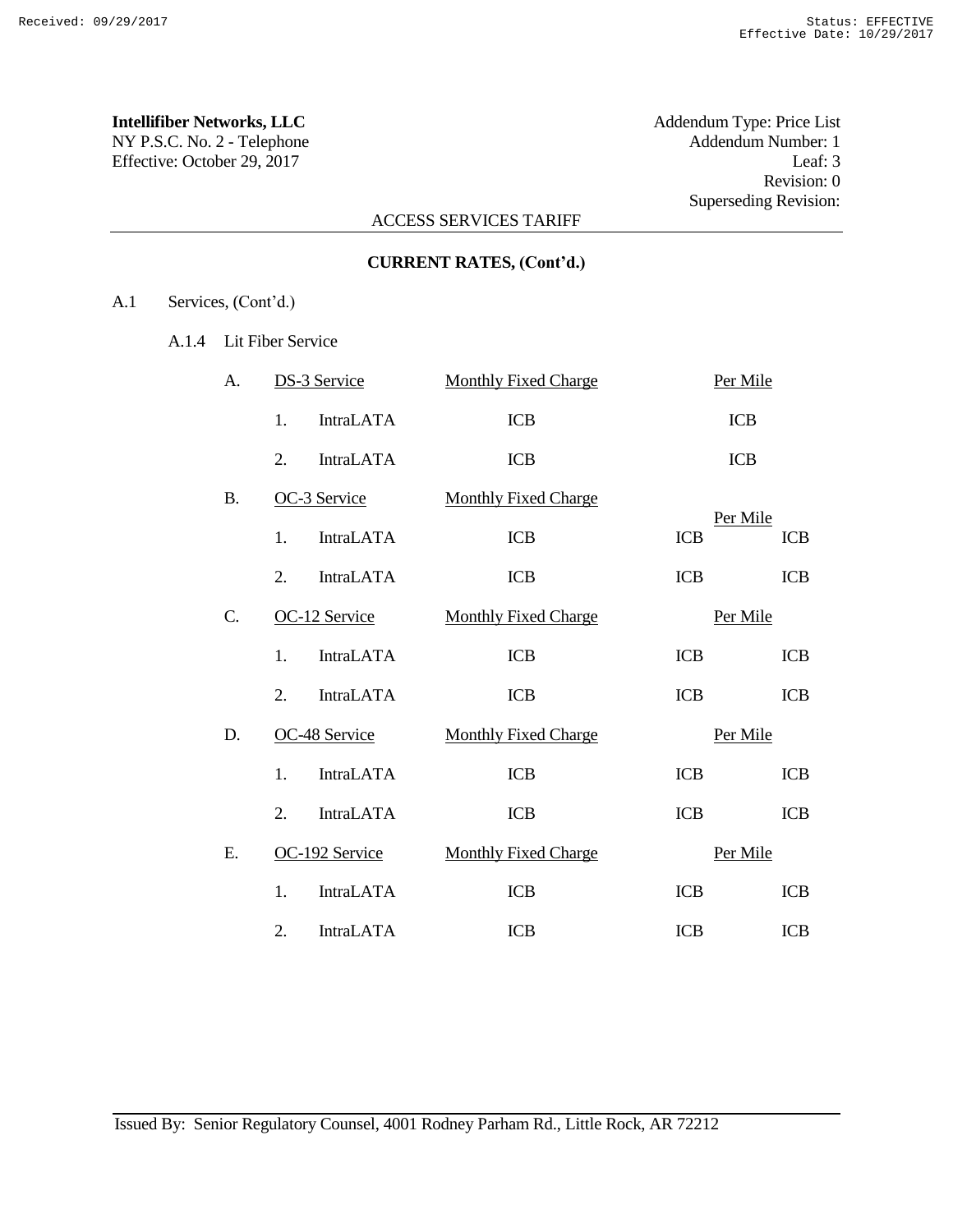# **Intellifiber Networks, LLC** Addendum Type: Price List

NY P.S.C. No. 2 - Telephone Addendum Number: 1 Effective: October 29, 2017 Leaf: 4

Revision: 0 Superseding Revision:

## ACCESS SERVICES TARIFF

# **CURRENT RATES, (Cont'd.)**

- A.1 Services, (Cont'd.)
	- A.1.5 Volume & Term Discounts

The base monthly recurring charges as set forth in this section five (5) may be discounted based on the volume and term of the Service Order.

## A.2 Miscellaneous Charges

A.2.1 Reconnection Charge

A Reconnection Charge applies each time a service IS reconnected after termination for nonpayment.

Per reconnection: \$6.00

A.2.2 Order Change Charge

The Customer will be assessed a charge for a change in the Customer's service subsequent to installation.

No charge applies for a change to a service for which a lower monthly Rate applies, made within ninety (90) days after any general Rate increase.

The Company may from time to time waive or reduce the charge as part of a Promotional Trial (see Section 5.3 of this Tariff).

Per Order Charge: \$40.00

A.2.3 Suspension Charge

A suspension charge of \$20.00 applies each time the Customer requests a service suspension.